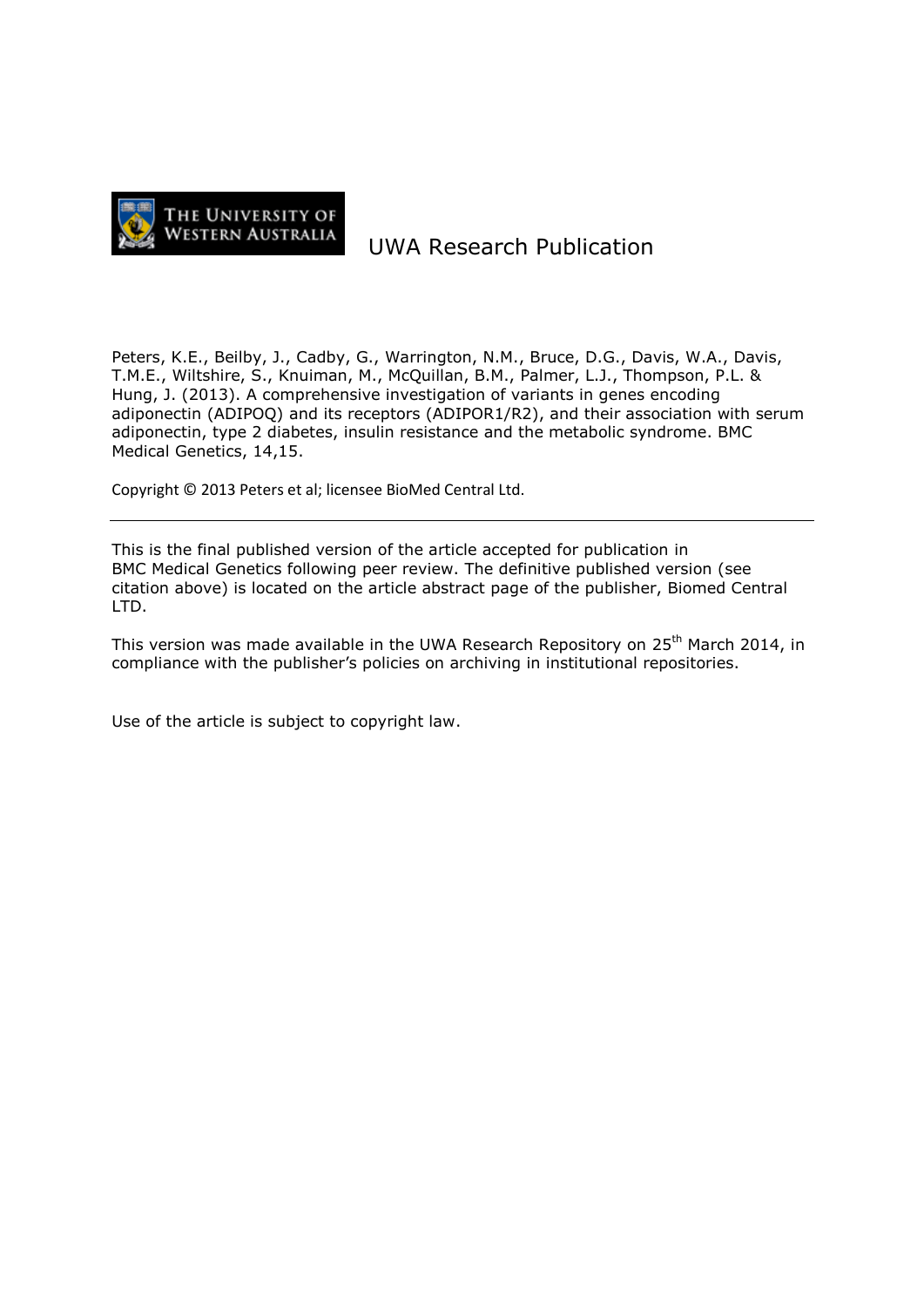# **RESEARCH ARTICLE Example 2014 12:30 The SEAR CHA RESEARCH ARTICLE**



# A comprehensive investigation of variants in genes encoding adiponectin (ADIPOQ) and its receptors (ADIPOR1/R2), and their association with serum adiponectin, type 2 diabetes, insulin resistance and the metabolic syndrome

Kirsten E Peters<sup>1</sup>, John Beilby<sup>2,3</sup>, Gemma Cadby<sup>4</sup>, Nicole M Warrington<sup>5</sup>, David G Bruce<sup>1</sup>, Wendy A Davis<sup>1</sup> , Timothy ME Davis<sup>1</sup>, Steven Wiltshire<sup>6</sup>, Matthew Knuiman<sup>7</sup>, Brendan M McQuillan<sup>8</sup>, Lyle J Palmer<sup>s</sup> , Peter L Thompson<sup>8</sup> and Joseph Hung<sup>8\*</sup>

# Abstract

**Background:** Low levels of serum adiponectin have been linked to central obesity, insulin resistance, metabolic syndrome, and type 2 diabetes. Variants in ADIPOQ, the gene encoding adiponectin, have been shown to influence serum adiponectin concentration, and along with variants in the adiponectin receptors (ADIPOR1 and ADIPOR2) have been implicated in metabolic syndrome and type 2 diabetes. This study aimed to comprehensively investigate the association of common variants in ADIPOQ, ADIPOR1 and ADIPOR2 with serum adiponectin and insulin resistance syndromes in a large cohort of European-Australian individuals.

**Methods:** Sixty-four tagging single nucleotide polymorphisms in ADIPOQ, ADIPOR1 and ADIPOR2 were genotyped in two general population cohorts consisting of 2,355 subjects, and one cohort of 967 subjects with type 2 diabetes. The association of tagSNPs with outcomes were evaluated using linear or logistic modelling. Meta-analysis of the three cohorts was performed by random-effects modelling.

Results: Meta-analysis revealed nine genotyped tagSNPs in ADIPOQ significantly associated with serum adiponectin across all cohorts after adjustment for age, gender and BMI, including rs10937273, rs12637534, rs1648707, rs16861209, rs822395, rs17366568, rs3774261, rs6444175 and rs17373414. The results of haplotype-based analyses were also consistent. Overall, the variants in the ADIPOQ gene explained <5% of the variance in serum adiponectin concentration. None of the ADIPOR1/R2 tagSNPs were associated with serum adiponectin. There was no association between any of the genetic variants and insulin resistance or metabolic syndrome. A multi-SNP genotypic risk score for ADIPOQ alleles revealed an association with 3 independent SNPs, rs12637534, rs16861209, rs17366568 and type 2 diabetes after adjusting for adiponectin levels (OR=0.86, 95% CI=(0.75, 0.99), P=0.0134).

**Conclusions:** Genetic variation in ADIPOQ, but not its receptors, was associated with altered serum adiponectin. However, genetic variation in ADIPOQ and its receptors does not appear to contribute to the risk of insulin resistance or metabolic syndrome but did for type 2 diabetes in a European-Australian population.

Keywords: Adiponectin, ADIPOQ, ADIPOR, Type 2 diabetes, Insulin resistance and Metabolic syndrome

\* Correspondence: [joe.hung@uwa.edu.au](mailto:joe.hung@uwa.edu.au) <sup>8</sup>

<sup>8</sup>School of Medicine and Pharmacology, Sir Charles Gairdner Hospital Unit, University of Western Australia, Nedlands, Western Australia, Australia

Full list of author information is available at the end of the article



© 2013 Peters et al.; licensee BioMed Central Ltd. This is an Open Access article distributed under the terms of the Creative Commons Attribution License [\(http://creativecommons.org/licenses/by/2.0\)](http://creativecommons.org/licenses/by/2.0), which permits unrestricted use, distribution, and reproduction in any medium, provided the original work is properly cited.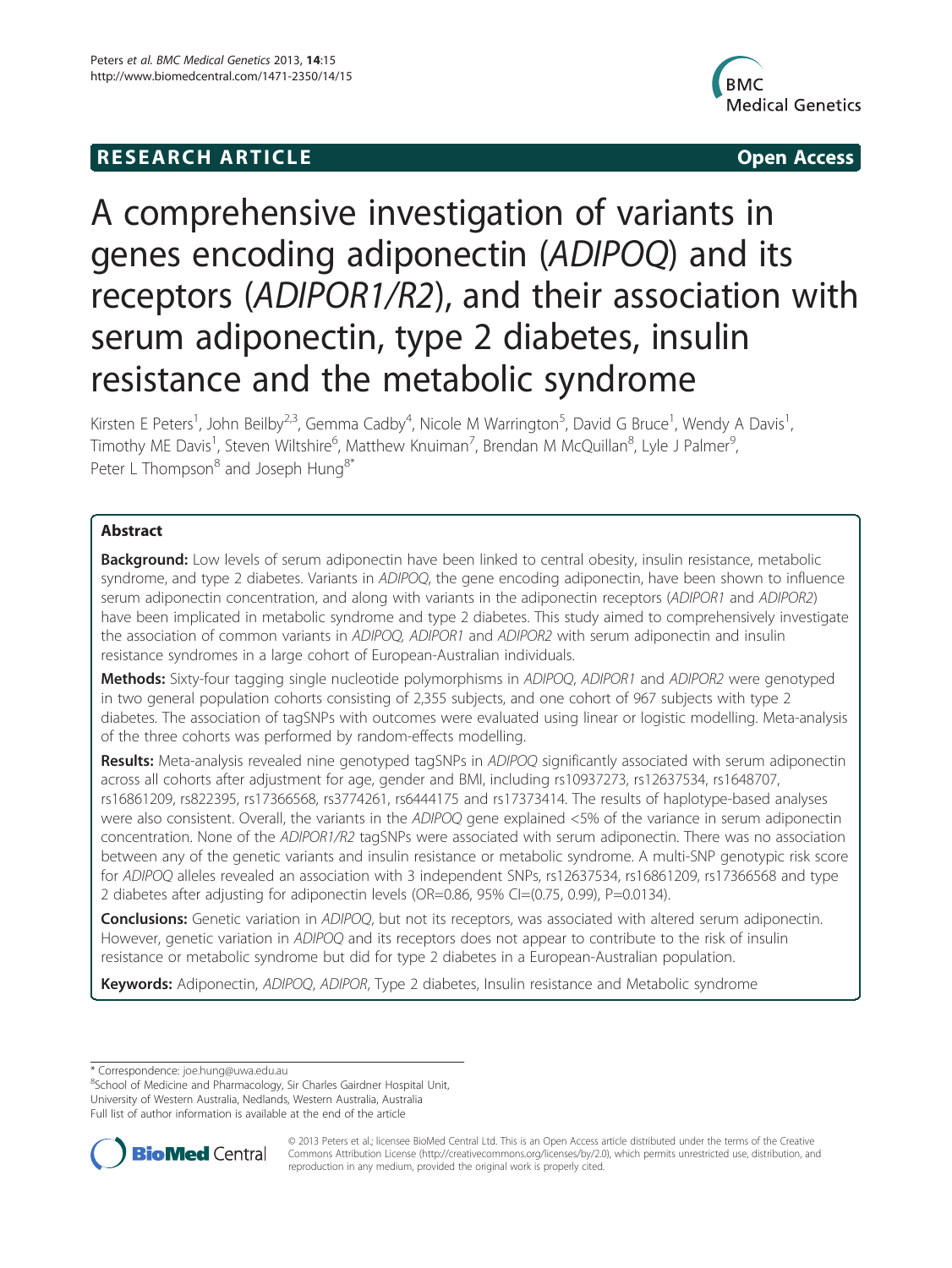# Background

Adiponectin is the most abundant adipose tissue-derived cytokine. It has anti-inflammatory, anti-diabetic and antiatherogenic properties, and low circulating levels are associated with central obesity, insulin resistance, metabolic syndrome (MetS), and type 2 diabetes (T2D) [[1](#page-10-0)].

Serum adiponectin concentrations are highly heritable, and a number of genome-wide association studies (GWAS) have identified ADIPOQ, the gene encoding adiponectin, as the main locus contributing to variations in serum levels in European and Asian populations [\[2-5](#page-10-0)]. Cross-sectional studies in healthy and diabetic populations have provided further evidence for the association of single nucleotide polymorphisms (SNPs) in ADIPOQ with serum adiponectin concentrations [\[6-10\]](#page-11-0). Several studies have linked ADIPOQ variants to T2D and MetS, although the results to date have been discordant and not replicated across whole populations [[5](#page-10-0)[,8](#page-11-0)-[12](#page-11-0)]. Nevertheless, examining the genes which affect serum adiponectin levels may help to confirm adiponectin as a cause or consequence of MetS and T2D using a Mendelian randomisation approach [\[13](#page-11-0)].

Adiponectin cellular signalling is mediated by two adiponectin receptors. The genes for these (ADIPOR1 and ADIPOR2), although generally not associated with serum adiponectin, have themselves been implicated in insulin resistance and T2D risk in genetic association studies, but also with inconsistent results [\[14](#page-11-0)-[18\]](#page-11-0).

In light of this background, the aims of the present study were i) to examine the evidence for association between total serum adiponectin levels and variants in ADIPOQ and ADIPOR1/R2 using a comprehensive tagSNP approach and haplotype-based analysis, ii) to assess associations between SNPs in these genes and total serum adiponectin concentrations in large, well-characterised and independent Western Australian cohorts (two general population and one adult T2D cohort), and iii) to investigate the relationship between gene variants found to be associated with adiponectin levels and relevant clinical outcomes including MetS and T2D.

# Methods

## Subjects

This study examined subjects from three Western Australian cohorts: the Busselton Population Health Survey (BHS) [\[19](#page-11-0)], the Carotid Ultrasound Disease Assessment Study (CUDAS) [[20](#page-11-0)] and the Fremantle Diabetes Study (FDS) [\[21\]](#page-11-0).

The BHS and CUDAS cohorts are representative of the general population and do not contain individuals with T2D, while FDS contains individuals with T2D who are representative of people with diabetes in an urban Australian setting. These cohorts are predominantly European-Australian. The present study was restricted to individuals who had both serum adiponectin and genotyping data available.

The subset of the BHS cohort with available data consisted of 1,322 unrelated adult individuals who were recruited as part of a larger cross-sectional community study in 1994/1995 [\[22\]](#page-11-0). The CUDAS cohort comprised 1,033 individuals selected from a random electoral survey from the Perth metropolitan area [[20](#page-11-0)]. The FDS cohort of 967 diabetic individuals was recruited from a longitudinal observational study [\[21](#page-11-0)]. All study participants gave written informed consent, and the study protocol was approved by the University of Western Australia Human Research Ethics Committee, the Busselton Population Medical Research Foundation, and the Human Rights Committee at Fremantle Hospital.

## Biochemical and anthropomorphic analyses

A fasting blood sample was obtained from each subject. Total serum adiponectin levels were measured by a commercially available quantitative sandwich enzyme immunoassay technique (R&D Systems Inc., Minneapolis, Minnesota, USA). The intra-assay coefficients of variation ranged from 2.1 to 4.3% and the inter-assay coefficients of variation ranged from 5.4 to 9.6%. Plasma glucose, insulin, total cholesterol, LDL- and HDL-cholesterol, and triglycerides were determined by standard methods [\[19](#page-11-0)-[21](#page-11-0)]. Insulin resistance (IR) was determined using the homeostatic model of assessment scores (lnHOMA-IR) [\[23\]](#page-11-0). Anthropometric measurements and resting blood pressure were taken according to standard clinical procedures. Body mass index (BMI) was calculated as weight (kg)/height (m)<sup>2</sup>. Metabolic syndrome (MetS) was defined according to the recently updated National Cholesterol Education Program (NCEP) criteria [\[24\]](#page-11-0). Individuals with three or more of the following criteria were classified as having MetS: increased waist circumference (≥102 cm in men, ≥88 cm in women), hypertriglyceridaemia ≥1.70 mmol/L (≥150 mg/dL), low HDL-cholesterol <1.00 mmol/L in men and <1.3 mmol/L in women (<40 mg/dL and <50 mg/dL), high blood pressure (systolic ≥130 and/or diastolic ≥85 mm Hg, or current use of antihypertensive therapy) and high fasting glucose  $≥5.6$  mmol/L ( $≥100$  mg/dL). Data for clinical and demographic characteristics (Table [1](#page-3-0)) are given as proportions, mean±SD, or geometric mean (SD range).

## Selection and genotyping of tSNPs

A tagSNP (tSNP) approach ( $r^2 \ge 0.80$ , minor allele frequency  $\geq$ 5%) was used to explore the genetic variation in *ADIPOQ*, ADIPOR1, and ADIPOR2. tSNPs were selected using Haploview to represent the common genetic variation of each gene, including an additional 10 kb upstream and downstream, as well as variants previously reported in the literature to be associated with serum adiponectin levels. Sixty-four tSNPs in ADIPOQ (8), ADIPOR1 and ADIPOR2 (15, 16) were selected and genotyped based on this approach (Additional file [1](#page-10-0)). Genotyping was performed on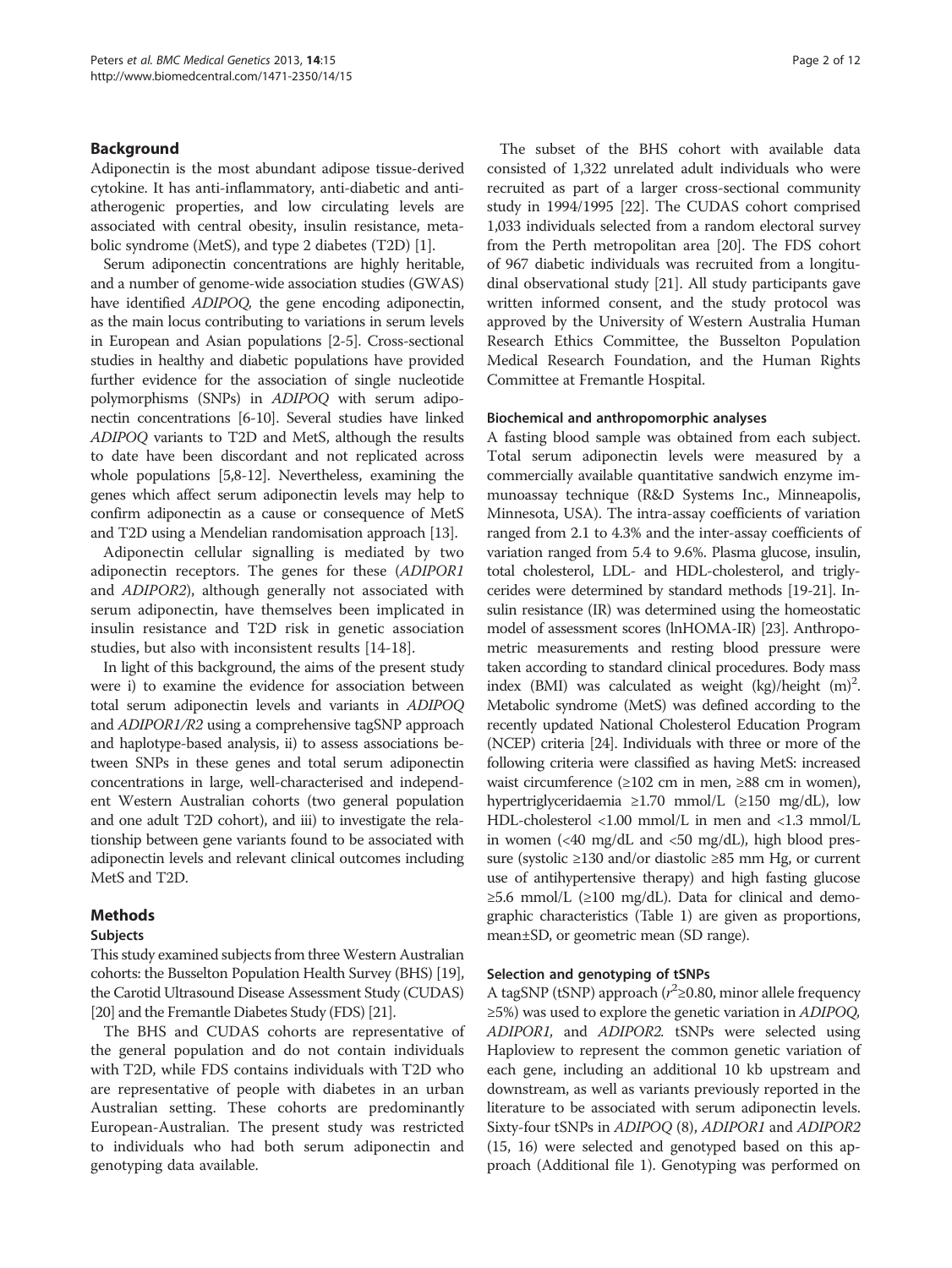|                                            | <b>BHS</b>          |                     | <b>CUDAS</b>        |                     | <b>FDS</b>          |                     |
|--------------------------------------------|---------------------|---------------------|---------------------|---------------------|---------------------|---------------------|
|                                            | Female (n=736)      | Male (n=586)        | Female (n=521)      | Male (n=512)        | Female (n=489)      | Male (n=478)        |
| Adiponectin (mg/L)                         | $14.2 (8.1 - 24.8)$ | $7.9(4.2 - 15.0)$   | $13.9(8.1 - 23.8)$  | $7.9(4.5 - 14.0)$   | $8.6(4.4 - 16.6)$   | $5.9(3.0-11.4)$     |
| Age (years)                                | $51.3 \pm 17.8$     | $51.5 \pm 17.7$     | 52.8±12.7           | $53.2 \pm 12.8$     | $64.6 \pm 11.4$     | $64.4 \pm 10.3$     |
| SBP (mm Hg)                                | $122 \pm 20$        | $126 \pm 16$        | $126 \pm 20$        | 129±16              | $150 + 23$          | $151 \pm 23$        |
| DBP (mm Hg)                                | 73±10               | 77±10               | 78±11               | 82±9                | 79±11               | 83±11               |
| Fasting Glucose (mmol/L)                   | $4.8 \pm 0.5$       | $4.9 \pm 0.5$       | $5.3 \pm 0.7$       | $5.3 \pm 0.8$       | $8.7(6.3 - 12.0)$   | $8.6(6.2 - 11.8)$   |
| Fasting Insulin (IU/L)*                    | 41.6 (24.6-70.3)    | 44.6 (24.6-80.8)    | 33.6 (18.4-61.4)    | 36.1 (19.1-68.5)    | 80.7 (44.2-147.2)   | 68.0 (34.6-133.4)   |
| InHOMA-IR (insulin resistance)             | $0.9(0.5-1.5)$      | $0.9(0.5-1.7)$      | $0.6(0.3-1.2)$      | $0.7(0.4-1.3)$      | $1.7(0.9-3.2)$      | $1.4(0.7-2.8)$      |
| Total cholesterol (mmol/L)                 | $5.6 \pm 1.2$       | $5.5 \pm 1.0$       | $5.6 \pm 1.0$       | $5.5 \pm 1.0$       | $5.7 \pm 1.1$       | $5.2 \pm 1.1$       |
| LDL-cholesterol (mmol/L)                   | $3.5 \pm 1.0$       | $3.7 + 0.9$         | $3.6 \pm 0.9$       | $3.7 + 0.9$         | $3.6 \pm 1.0$       | $3.3 \pm 0.8$       |
| HDL-cholesterol (mmol/L)                   | $1.51(1.17-1.95)$   | $1.18(0.91 - 1.54)$ | $1.47(1.14 - 1.88)$ | $1.14(0.89 - 1.47)$ | $1.09(0.82 - 1.46)$ | $0.93(0.68 - 1.26)$ |
| Serum triglycerides (mmol/L)               | $1.0(0.6-1.7)$      | $1.2(0.7-2.2)$      | $1.0(0.6-1.6)$      | $1.2(0.7-2.1)$      | $1.9(1.2 - 3.0)$    | $1.9(1.0-3.4)$      |
| Body Mass Index (BMI) (kg/m <sup>2</sup> ) | $25.1 \pm 4.4$      | $26.3 \pm 3.5$      | $25.3 + 4.4$        | $26.6 \pm 3.5$      | $30.2 \pm 5.9$      | 28.9±4.5            |
| Waist circumference (cm)                   | 79.7±11.0           | 92.9±10.2           | 76.9±10.4           | $92.0 \pm 9.2$      | 96.4±12.6           | $103.4 \pm 11.2$    |
| Waist-Hip ratio                            | $0.79 \pm 0.06$     | $0.93 \pm 0.06$     | $0.76 \pm 0.06$     | $0.90 \pm 0.05$     | $0.86 \pm 0.06$     | $0.96 \pm 0.06$     |
| Antihypertensive tx (%)                    | 19.2                | 16.1                | 13.8                | 13.9                | 56.4                | 45.4                |
| Smoking (never/ex/current) (%)             | 60.2/28.9/10.9      | 47.6/37.1/15.2      | 62.8/24.2/13.1      | 39.1/43.6/17.4      | 64.4/23.6/12.0      | 24.9/57.4/17.6      |
| NCEP_Hypertension (%)                      | 40.0                | 46.2                | 47.0                | 54.7                | 92.8                | 91.0                |
| NCEP_Hyperglycaemia (%)                    | 7.1                 | 10.0                | 33.9                | 40.2                | 94.3                | 93.5                |
| NCEP Hypertriglyceridemia (%)              | 17.4                | 28.9                | 14.8                | 30.7                | 59.0                | 58.7                |
| NCEP_LowHDL (%)                            | 27.3                | 26.8                | 30.1                | 29.3                | 73.1                | 60.0                |
| NCEP_Obese (%)                             | 20.7                | 18.1                | 16.3                | 14.8                | 74.1                | 55.0                |
| NCEP_MetSScore <sup>+</sup> (%)            |                     |                     |                     |                     |                     |                     |
| 0                                          | 39.8                | 31.7                | 27.2                | 18.6                | 0.4                 | 0.2                 |
| 1                                          | 29.9                | 32.3                | 29.5                | 27.1                | 1.0                 | 2.0                 |
| $\overline{2}$                             | 16.6                | 18.3                | 26.4                | 29.6                | 8.5                 | 15.8                |
| $3+$                                       | 13.7                | 17.7                | 17.0                | 24.7                | 90.0                | 82.0                |

# <span id="page-3-0"></span>Table 1 Baseline clinical, metabolic, and demographic characteristics of each cohort by gender

\* insulin in non-insulin users † NCEP\_MetSScore is the number of MetS components.

The data for continuous variables is mean±standard deviation, or geometic mean (standard deviation range). The data for categorical variables is shown as proportions.

an Illumina BeadStation using the GoldenGate technology. DNA samples from CEPH trios (obtained from the Coriell Cell Repository) served as internal controls for quality of clustering and reproducibility. A random (10%) sample was analysed in duplicate, with reproducibility found to be 100% for the Busselton population and 99.9% for both CUDAS and FDS populations. Individual SNP concordance rates were between 99.3 and 100%. Deviations from Hardy– Weinberg equilibrium (HWE) (P<0.05) were examined for each tSNP using Fisher's exact test, and minor allele frequencies determined for each cohort.

# Analysis of association between tSNPs and adiponectin levels

Adiponectin levels were normalised using a natural logarithm transformation prior to analysis. Associations between transformed values and genotypes at each tSNP were examined using a generalised linear model approach implemented in SimHap [\[25\]](#page-11-0). Each polymorphism was modelled as a genotypic (codominant) genetic effect, accommodating the effects of age, gender, and BMI as significant covariates. We determined marginal geometric mean values of adiponectin according to genotype at each tSNP using SimHap. We corrected for the multiple testing inherent in this study using the false discovery rate method, and provide q-values [[26](#page-11-0)] (Additional file [2\)](#page-10-0). Statistical significance was defined at  $\alpha$ <0.05.

We used Haploview [\[27\]](#page-11-0) to determine the linkage disequilibrium (LD) between the selected tSNPs and characterise the haplotype block structure. Haplotypes were inferred for individuals with ambiguous phase and haplotype frequencies were estimated using an expectation–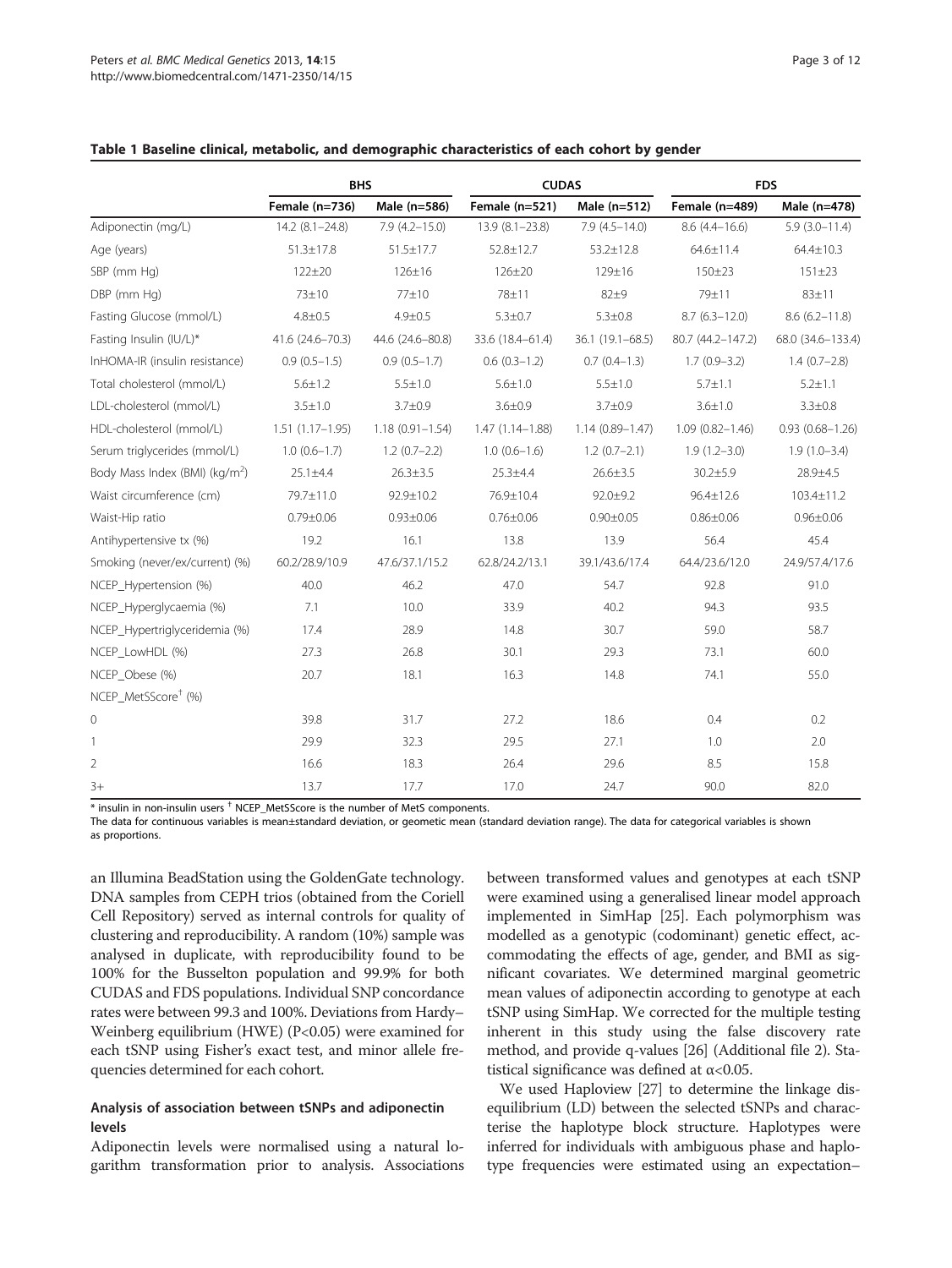maximization algorithm as implemented in SimHap. Haplotypes were recorded as independent factors into three classes (0, 1, or 2), representing the number of copies of each haplotype in an individual's diplotype. The effect of each individual haplotype was calculated relative to not having that haplotype. To investigate associations with serum adiponectin, common haplotypes (frequency >5%) were examined using a codominant model adjusted for age, gender and BMI (Additional file [3](#page-10-0)).

Meta-analysis of the ADIPOQ polymorphisms against total serum adiponectin in the three cohorts was carried out using the rmeta package in R version 2.8.0. All three cohorts were pooled after checking for genetic heterogeneity for each tSNP. Random-effects modelling were used for the meta-analysis as we assumed that the cohorts would be heterogeneous.

# Analysis of association between tSNPs and T2D, lnHOMA-IR and MetS

Associations between tSNPs and T2D, log transformed HOMA-IR (lnHOMA-IR) and MetS were evaluated in SimHap using a codominant model corrected for age, gender and BMI. For T2D, the FDS cohort was compared to control individuals without a history of diabetes from the combined BHS and CUDAS cohorts. LnHOMA-IR was modelled as a quantitative outcome, while MetS was analysed as an ordinal outcome in the BHS and CUDAS cohorts for the number of MetS criteria met. In addition to investigating the tSNPs independently, an allele score was created by summing the number of risk alleles an individual had in those tSNPs that were shown to be associated with adiponectin levels in the meta-analysis.

# Power analysis

A power calculation, performed in the Quanto software [[28\]](#page-11-0), indicated that this study has at least 90% power at an alpha level of p=0.05 to detect an odds ratio for diabetes (population risk of 10%) of 1.45 for a minor allele frequency of 0.05 and an odds ratio of 1.2 for a minor allele frequency of 0.45, under an additive genetic model.

# Results

## Sample characteristics

A total of 3,322 subjects from the three cohorts were included (Table [1\)](#page-3-0). As expected, the two general populationbased cohorts differed significantly to the diabetic cohort in cardiometabolic risk characteristics, reflecting the different recruitment criteria. The BHS and CUDAS populations were similar with regards serum adiponectin concentrations, age and BMI. Compared with the BHS and CUDAS cohorts, the FDS population was older, had lower serum adiponectin concentrations, and had higher BMI and systolic blood pressure. In all three cohorts, females had higher serum adiponectin concentrations than males.

# Genotype distribution and linkage disequilibrium

Of the sixty-four genotyped tSNPs, five failed and six were monomorphic, leaving fifty-three that were included in the association analyses (21 in ADIPOQ, 13 in ADIPOR1, and 19 in ADIPOR2). Details of these tSNPs including genotype and allele frequencies are reported in Additional file [1.](#page-10-0) Allele frequencies for all tSNPs were similar to those reported in HapMap [\(http://hapmap.ncbi.nlm.nih.gov/\)](http://hapmap.ncbi.nlm.nih.gov/). The genotype distribution of each tSNP was consistent with HWE in all populations, with the following exceptions: two tSNPs in BHS (ADIPOR1 rs75114693 and ADIPOR1 rs6666089) and one tSNP in CUDAS (ADIPOR1 rs6666089) (all P<0.05).

Analysis of pairwise LD in ADIPOQ showed three LD blocks (Figure [1\)](#page-5-0), which were similar between all three cohorts. Haplotypes were analysed within each block for association with the outcomes of interest. A strong correlation (D'>0.90 and  $r^2$ >0.8) was found between tSNPs rs6810075 and rs1648707, rs864265 and rs860291, rs822387 and rs16861209, rs822391 and rs822396, and rs2241766 and rs1063537 within each cohort. Statistical analysis showed that the effects of each of these tSNP pairs on adiponectin levels were identical, and for this reason we chose to report on only one tSNP from each pair: rs1648707, rs860291, rs16861209, rs822396 and rs1063537. There was no interaction between gender and any of the genetic variants, so males and females were combined for all subsequent analyses.

## Association of single tSNPs with serum adiponectin

Age, gender and BMI accounted for 35.5% of the variation in serum adiponectin in the BHS cohort, 33.2% in CUDAS, and 22.0% in FDS. After adjustment for these covariates and, under a codominant model, eight tSNPs in ADIPOQ were significantly associated with serum adiponectin in the BHS cohort: rs12637534, rs1648707, rs16861209, rs17366568, rs3774261, rs1063537, rs6444175 and  $rs17373414$  (all  $q<0.05$ ). Of these, four were significant in CUDAS (rs1648707, rs16861209, rs3774261, and rs6444175), and two in FDS (rs16861209 and rs17366568). Full results (for these eight SNPs) for each cohort, including the data for tSNPs in LD, are shown in Additional file [2.](#page-10-0) None of the tSNPs in ADIPOR1/R2 were associated with serum adiponectin in any of the cohorts.

After adjustment for age, gender and BMI, tSNPs rs12637534, rs16861209 and rs17366568 accounted for 4.8% of the variance in serum adiponectin in BHS, rs1648707 and rs16861209 explained 2.9% of the variance in CUDAS, and rs16861209 and rs17366568 accounted for 1.7% in FDS. The minor allele at rs16861209 (A allele) was consistently associated with increased serum adiponectin across all three cohorts, specifically 3.7 mg/L in BHS, 2.7 mg/L in CUDAS and 1.3 mg/L in FDS (Additional file [2](#page-10-0)).

Meta-analysis of all ADIPOQ tSNPs in our three cohorts is shown in Table [2.](#page-6-0) tSNPs in LD gave identical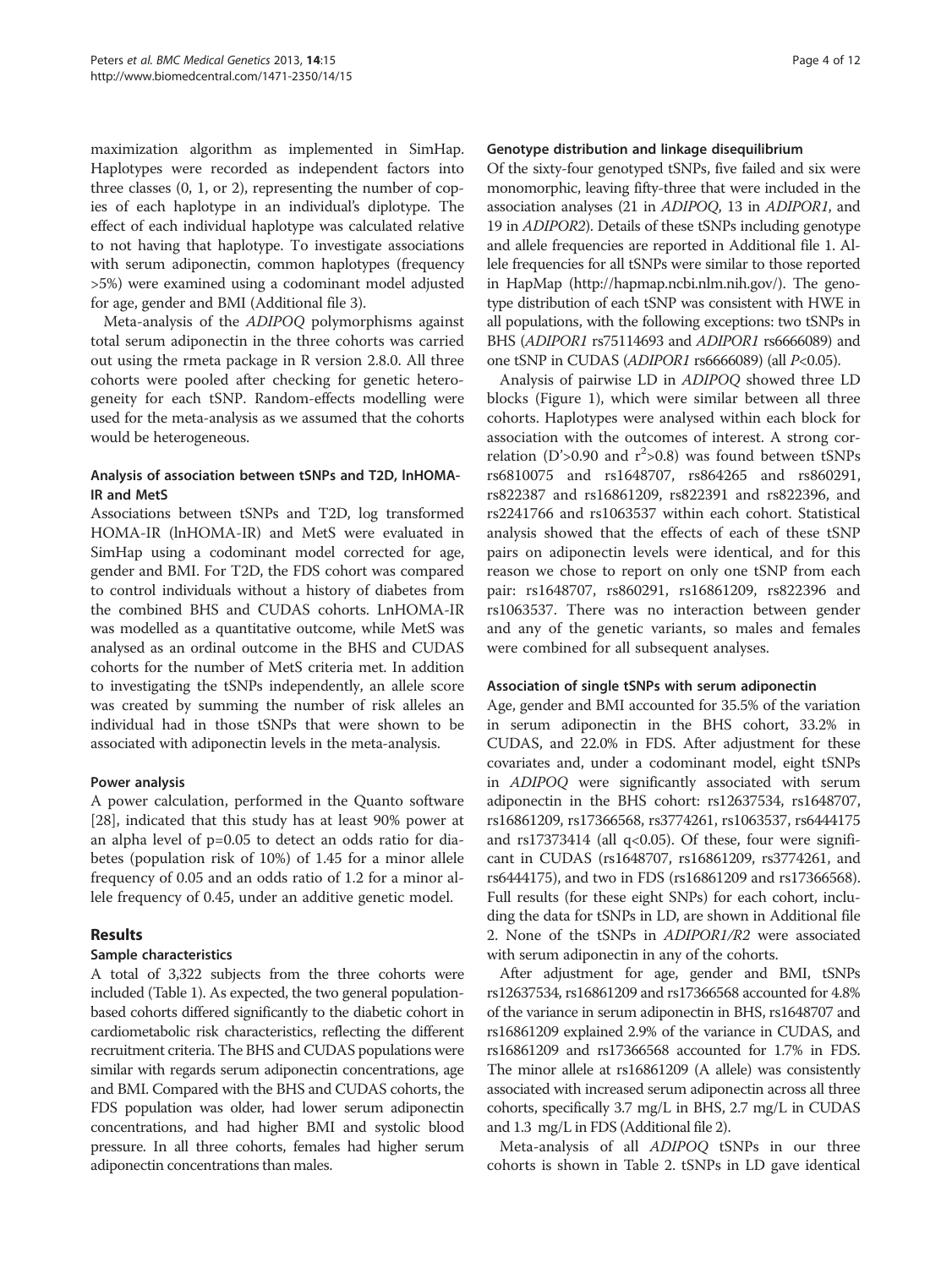<span id="page-5-0"></span>

results so only data for one tSNP from each pair are presented. As FDS displayed different mean levels of adiponectin and other quantative traits, a second metaanalysis was conducted without the FDS study and similar results were found (data not shown).

The meta-analysis showed a consistent, homogeneous effect of seven of the eight tSNPs associated with serum adiponectin in the BHS cohort  $(q<0.05)$ . tSNP rs1063537 (and rs2241766 via strong LD) showed significant evidence of heterogeneity  $(P=0.001)$ , indicating differences between the cohorts at this marker. Two additional tSNPs (rs10937273 and rs822395) were also associated with serum adiponectin in the meta-analysis of the three combined cohorts. Carriage of the minor alleles at rs12637534, rs1648707 and rs17366568 was associated with lower serum adiponectin levels  $(P<1\times10^{-5})$ , while the minor alleles at rs10937273, rs16861209, rs822395, rs3774261, rs6444175 and rs17373414 was associated with higher serum adiponectin levels  $(P \le 0.02)$ .

To determine which of the 9 SNPs identified in the meta-analysis independently contribute to adiponectin variation, we conducted a conditional regression analysis in all three cohorts; this analysis showed that 3 of the top 9 SNPs were independently associated with adiponectin levels in the BHS, including rs12637534, rs16861209 and rs17366568. Similar results were found in the other two studies, where both rs16861209 and rs17366568 remained significant in FDS, while rs16861209, rs17366568 and rs1648707 were significant in CUDAS.

## Associations of haplotypes with serum adiponectin

Associations between the most frequent haplotypes and serum adiponectin were analysed after correcting for age, gender and BMI in each cohort (data not shown). All cohorts were combined and meta-analysis performed on these haplotypes using random effects modelling (Table [3\)](#page-8-0). The haplotype-based associations were consistent with the results from the single tSNP analyses.

In block 1, five common haplotypes were observed that significantly affected serum adiponectin. Haplotypes carrying the major allele at rs12637534 and rs1648707 (A-A) were found to increase serum adiponectin (all  $P \leq 9.20 \times 10^{-3}$ ), with the exception of the GAAT haplotype where one copy was associated with decreased serum adiponectin concentrations  $(P=0.03)$ . The opposite was true for carriage of the minor allele at each of these tSNPs, with one copy of GGCG associated with a significantly decreased serum adiponectin  $(P=8.22\times10^{-7})$ . One haplotype, GACG, carrying the major allele at rs12637534 (A) and minor allele at rs1648707 (C), was also associated with a decreased serum adiponectin, suggesting that the effect of rs1648707 may be stronger than rs12637534. This seems likely given the lower minor allele frequency of rs12637534 compared to rs1648707 (8% vs 34%).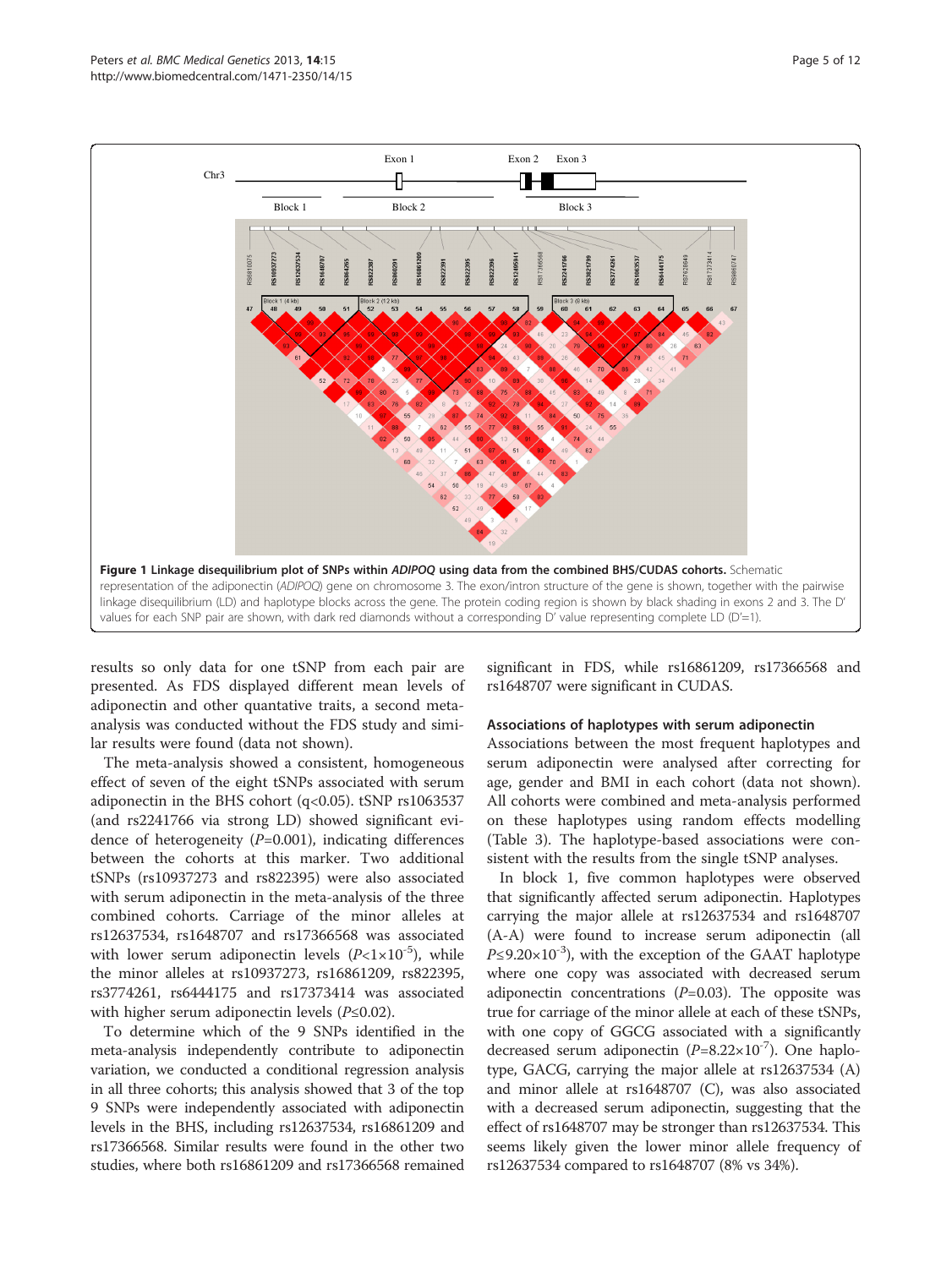| <b>SNP</b>        | Number of individuals | $\beta$ (95% CI)                 | P-value  | P-value (heterogeneity) |
|-------------------|-----------------------|----------------------------------|----------|-------------------------|
| rs10937273        |                       |                                  |          |                         |
| GA                | 1576                  | $0.0004 (-0.041, 0.041)$         | 0.98     | 0.63                    |
| AA                | 577                   | 0.081 (0.027, 0.134)             | 3.30E-03 | 0.83                    |
| rs12637534        |                       |                                  |          |                         |
| AG                | 481                   | $-0.147$ $(-0.209, -0.085)$      | 3.39E-06 | 0.26                    |
| GG                | 18                    | $0.076 (-0.171, 0.323)$          | 0.55     | 0.63                    |
| rs1648707         |                       |                                  |          |                         |
| AC                | 1473                  | $-0.090$ $(-0.129, -0.050)$      | 8.06E-06 | 0.44                    |
| $\subset \subset$ | 392                   | $-0.192$ $(-0.252, -0.131)$      | 5.41E-10 | 0.80                    |
| rs860291          |                       |                                  |          |                         |
| ${\sf CT}$        | 767                   | $0.028 (-0.017, 0.072)$          | 0.22     | 0.61                    |
| TΤ                | 50                    | $0.089 (-0.064, 0.243)$          | 0.25     | 0.97                    |
| rs16861209        |                       |                                  |          |                         |
| CA                | 530                   | 0.246 (0.179, 0.313)             | 8.14E-13 | 0.17                    |
| AA                | $27\,$                | 0.337 (0.129, 0.545)             | 1.50E-03 | 0.61                    |
| rs822395          |                       |                                  |          |                         |
| AC                | 1465                  | 0.052 (0.007, 0.098)             | 0.02     | 0.28                    |
| $\subset \subset$ | 404                   | 0.069 (0.009, 0.129)             | 0.03     | 0.88                    |
| rs822396          |                       |                                  |          |                         |
| AG                | 998                   | $0.002$ (-0.039, 0.043)          | 0.92     | 0.90                    |
| GG                | 129                   | $0.010 (-0.087, 0.108)$          | 0.84     | 0.49                    |
| rs12495941        |                       |                                  |          |                         |
| GT                | 1500                  | $0.006 (-0.034, 0.046)$          | 0.77     | 0.41                    |
| TΤ                | 386                   | $0.056 (-0.035, 0.148)$          | 0.23     | 0.11                    |
| rs17366568        |                       |                                  |          |                         |
| GA                | 691                   | $-0.146$ ( $-0.205$ , $-0.087$ ) | 1.22E-06 | 0.19                    |
| AA                | 41                    | $-0.370$ $(-0.543, -0.197)$      | 2.72E-05 | 0.34                    |
| rs3821799         |                       |                                  |          |                         |
| CT                | 1573                  | $0.024 (-0.034, 0.082)$          | 0.42     | 0.16                    |
| TΤ                | 685                   | $0.051 (-0.002, 0.104)$          | 0.06     | 0.52                    |
| rs3774261         |                       |                                  |          |                         |
| GА                | 1502                  | 0.060 (0.019, 0.010)             | 3.80E-03 | 0.63                    |
| AA                | 517                   | 0.176 (0.120, 0.231)             | 4.98E-10 | 0.60                    |
| rs1063537         |                       |                                  |          |                         |
| CT                | 659                   | $0.026$ ( $-0.045$ , 0.096)      | 0.48     | 0.11                    |
| $\top\top$        | $47\,$                | $0.233 (-0.203, 0.669)$          | 0.29     | 0.001                   |
| rs6444175         |                       |                                  |          |                         |
| GA                | 1300                  | 0.067 (0.028, 0.106)             | 7.00E-04 | 0.45                    |
| AA                | 229                   | 0.180 (0.105, 0.255)             | 2.40E-06 | 0.74                    |
| rs7628649         |                       |                                  |          |                         |
| CT                | 656                   | $0.031 (-0.015, 0.077)$          | 0.19     | 0.51                    |
| TΤ                | 47                    | $0.188 (-0.082, 0.458)$          | 0.17     | 0.05                    |
|                   |                       |                                  |          |                         |

# <span id="page-6-0"></span>Table 2 Meta-analysis of the association between ADIPOQ SNPs and serum adiponectin in our combined cohort of 3,431 individuals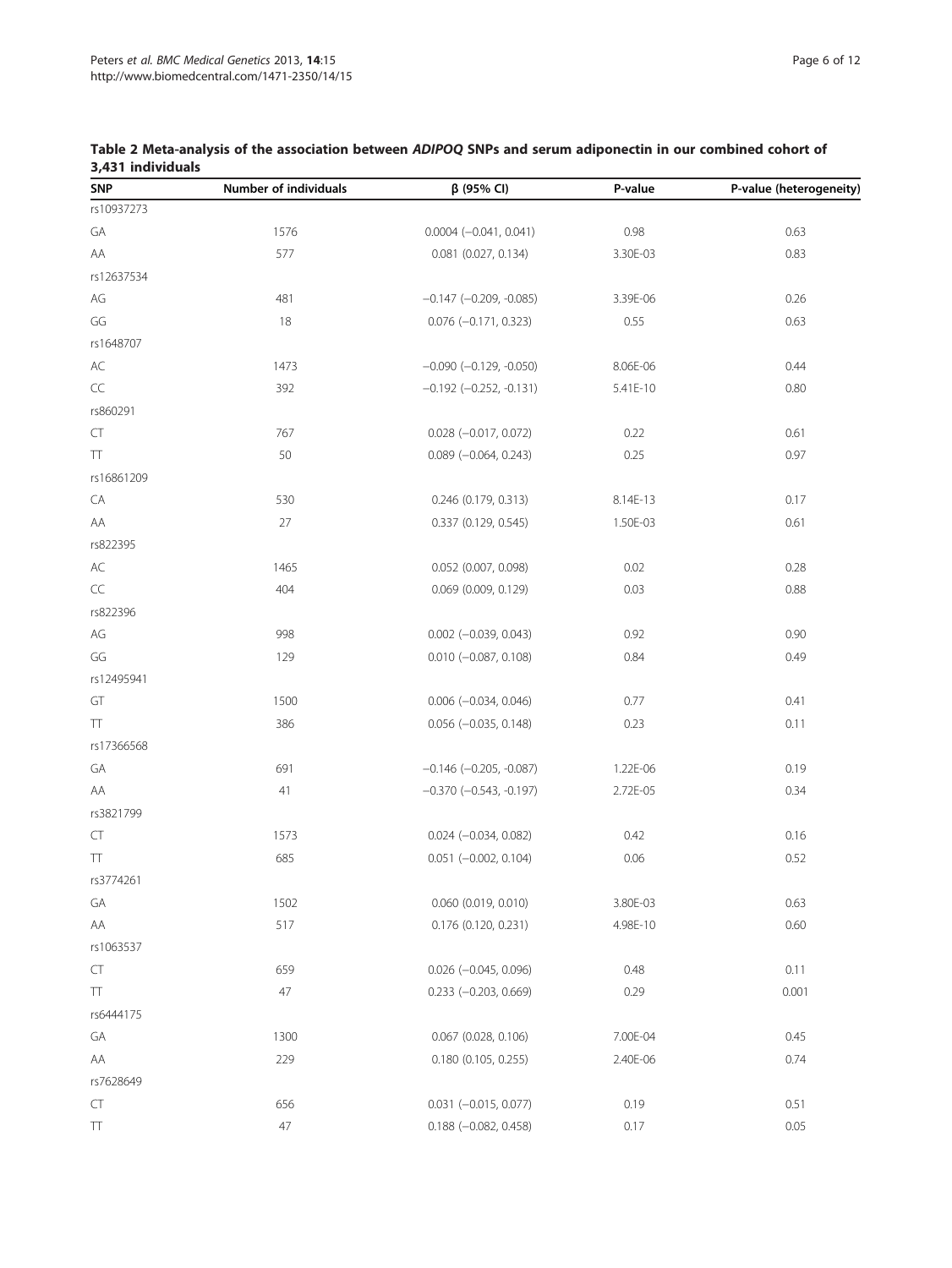| rs17373414 |     |                            |          |      |
|------------|-----|----------------------------|----------|------|
| CT         | 654 | 0.116(0.069, 0.163)        | 1.64E-06 | 0.35 |
| π          | 35  | $-0.004$ $(-0.186, 0.179)$ | 0.97     | 0.39 |
| rs9860747  |     |                            |          |      |
| CT         | 87  | $0.018 (-0.024, 0.061)$    | 0.40     | 0.67 |
| π          | 90  | $0.073 (-0.042, 0.187)$    | 0.21     | 0.43 |

Table 2 Meta-analysis of the association between ADIPOQ SNPs and serum adiponectin in our combined cohort of 3,431 individuals (Continued)

In block 2, the CCATCAG haplotype (frequency 8%) carrying the minor alleles at rs16861209 (A) and rs822395 (C) (both associated with a higher serum adiponectin) was found to be significantly associated with serum adiponectin ( $P=5.11\times10^{-15}$ ). This haplotype was found to be significant in each cohort and explained 2.3% of the variation in levels in BHS, 2.0% in CUDAS and 0.7% in FDS. Conversely, three haplotypes carrying the major allele at rs16861209 (associated with a lower serum adiponectin) were found to be significantly associated with a decreased serum adiponectin (all  $P \leq 3.11 \times 10^{-2}$ ).

Two haplotypes in block 3 were significantly associated with serum adiponectin in the meta-analysis, and in each individual cohort. The TTACA haplotype (frequency ~25%) was associated with increased levels and TTGCG (frequency ~6%) with decreased levels ( $P \leq 4 \times 10^{-4}$  and  $P \leq 2.87 \times 10^{-12}$ , respectively). The TTACA haplotype carries the minor allele (A allele) at both rs3774261 and rs6444175 that was shown in the single tSNP analyses to be associated with increased serum adiponectin, while TTGCG carries the major allele at each of these tSNPs and has the opposite effect on levels, again showing consistency between single tSNP and haplotype analysis. This haplotype accounted for 2.3% of the variation in levels in BHS, 0.7% in CUDAS and 0.6% in FDS. The more common TTACA haplotype only accounted for between 0.3 and 0.7% of the variation in levels across all three cohorts.

In all haplotype blocks, the single SNPs tagging the block accounted for the same, or slightly more of the variation in adiponectin levels than the haplotype block itself (difference of between 0–0.8% between the tSNPs and the haplotypes).

## Association of tSNPs with T2D, lnHOMA-IR and MetS

No significant associations were detected between genetic variants in ADIPOQ, or ADIPOR1/R2, and lnHOMA-IR or MetS in any cohort after correction for age, gender and BMI. We also found no association between the ADIPOQ and ADIPOR1/R2 genetic variants and T2D in the case: control analysis (results not shown).

There was a significant association between the allele score of the top nine SNPs and T2D in the case–control study without adjusting for adiponectin levels (OR=0.94, 95% CI= (0.91,0.98), P=0.0015) and this association strengthened after adjusting for adiponectin levels (OR=0.92, 95% CI=(0.89, 0.96),  $P=2.43\times10^{-5}$ . The allele score of the 3 independent SNPs; rs12637534, rs16861209, rs17366568, were significantly associated with T2D only after adjusting for adiponectin levels (OR=0.86, 95% CI=(0.75, 0.99), P=0.0134).

# **Discussion**

The present study reports associations between total serum adiponectin concentrations and a range of genetic variations and haplotypes in the adiponectin gene (ADIPOQ) and genes for adiponectin receptors 1 and 2 (ADIPOR1/R2) in three independent European-Australian population-based cohorts. Several genetic variants in ADIPOQ, but not ADIPOR1/R2, were associated with serum adiponectin. These associations were consistent across the three cohorts and showed similar results for tSNP and haplotype-based analysis. After adjusting for age, gender, and BMI, variants in the ADIPOQ gene accounted for only 3.9% of the variation in serum adiponectin in the combined general population cohorts and 1.7% in the diabetic sample. There was also no association between tSNPs or haplotypes of ADIPOQ, and ADIPOR1/ R2 with T2D, insulin resistance assessed by lnHOMA-IR, or MetS.

This relatively large study confirms that ADIPOQ tSNPs are significantly associated with serum adiponectin. We found the minor alleles at rs12637534, rs1648707/ rs6810075 and rs17366568 to be associated with lower serum adiponectin concentration  $(P<1×10^{-5})$ , while the minor alleles at rs10937273, rs16861209/rs822387, rs822395, rs3774261, rs6444175 and rs17373414 were associated with higher levels  $(P \le 0.02)$ . These associations and their direction are consistent with the hypothesis that circulating adiponectin levels are in part determined by genetic influences [[3-](#page-10-0)[7,9,10,29](#page-11-0)-[31](#page-11-0)].

We failed to replicate previous findings in the literature for ADIPOQ SNPs rs2241766, rs1063537 and rs3821799 that have been reported in two large GWAS [\[3](#page-10-0)[,31\]](#page-11-0), but not supported by other studies [\[4](#page-10-0)[,8](#page-11-0)]. In addition, there were three tSNPs (rs266729, rs62625753 and rs17366743) reported as associated with serum adiponectin that did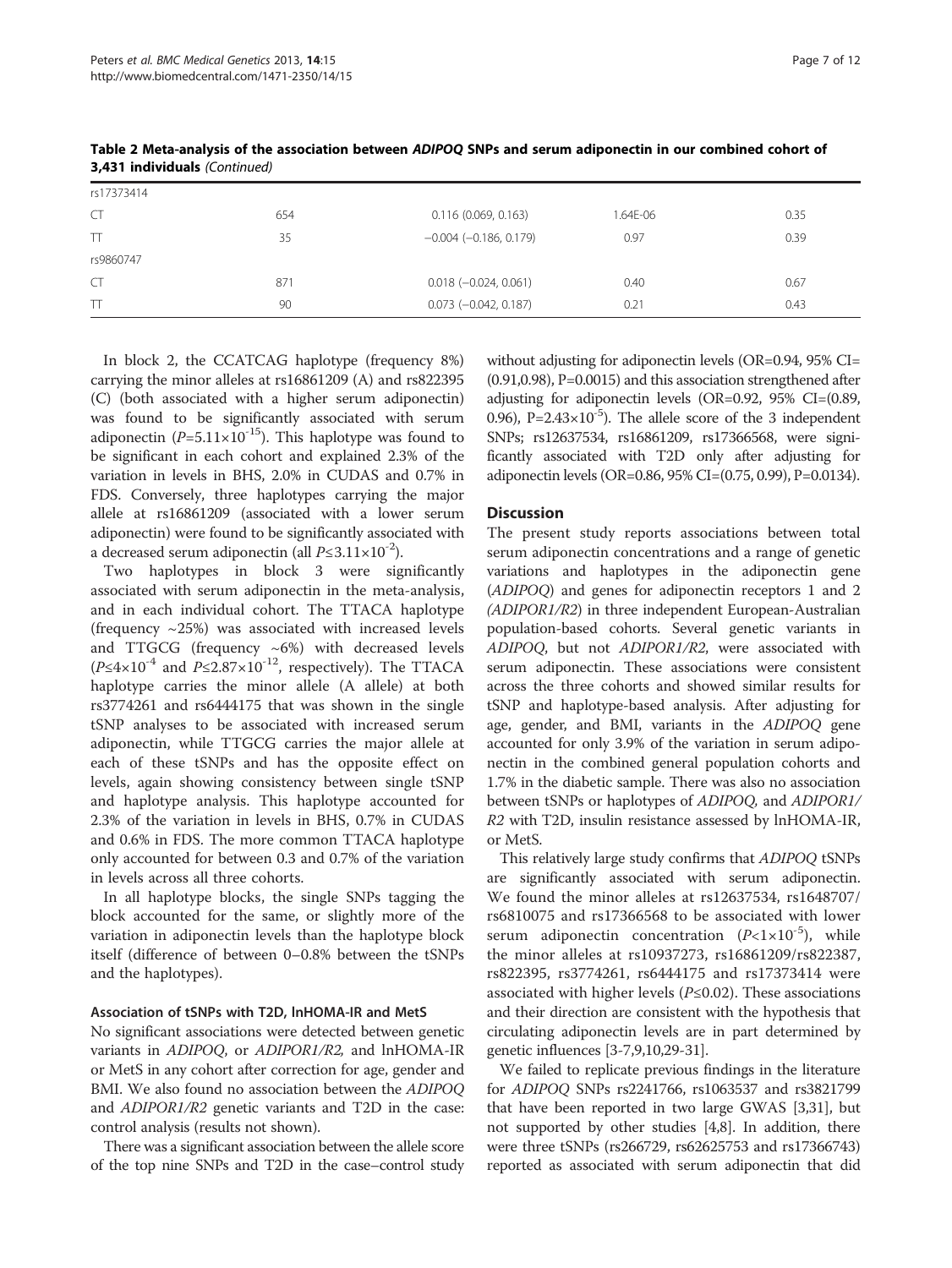| <b>Block</b> | Haplotype and copy number | $\beta$ (95% CI)                 | P-value                                                                          | P-value (heterogeneity) |
|--------------|---------------------------|----------------------------------|----------------------------------------------------------------------------------|-------------------------|
| 1            | AAAG                      |                                  |                                                                                  |                         |
|              | $\mathbf{1}$              | $0.001 (-0.041, 0.043)$          | 0.96                                                                             | 0.67                    |
|              | $\overline{2}$            | 0.081 (0.026, 0.135)             | 3.70E-03                                                                         | 0.74                    |
|              | GACG                      |                                  |                                                                                  |                         |
|              | $\overline{1}$            | $-0.071$ $(-0.110, -0.032)$      | 4.00E-04                                                                         | 0.79                    |
|              | $\overline{2}$            | $-0.109$ $(-0.183, -0.035)$      | 3.70E-03                                                                         | 0.61                    |
|              | GAAT                      |                                  |                                                                                  |                         |
|              | $\overline{1}$            | $-0.047$ ( $-0.089$ , $-0.005$ ) | 3.00E-02                                                                         | 0.62                    |
|              | $\overline{2}$            | 0.026 (-0.099, 0.152)            | 0.68                                                                             | 0.85                    |
|              | GAAG                      |                                  |                                                                                  |                         |
|              | $\mathbf{1}$              | 0.219 (0.142, 0.296)             | 2.55E-08                                                                         | 0.11                    |
|              | $\overline{2}$            | 0.280 (0.070, 0.490)             | 9.20E-03                                                                         | 0.89                    |
|              | GGCG                      |                                  |                                                                                  |                         |
|              | $\overline{1}$            | $-0.152$ $(-0.231, -0.092)$      | 8.22E-07                                                                         | 0.28                    |
|              | $\overline{2}$            | $0.051 (-0.188, 0.291)$          | 0.67                                                                             | 0.60                    |
| 2            | <b>TCCTAAT</b>            |                                  |                                                                                  |                         |
|              | $\mathbf{1}$              | $0.007 (-0.036, 0.049)$          | 0.76                                                                             | 0.34                    |
|              | $\overline{2}$            | $0.052 (-0.048, 0.153)$          | 0.31                                                                             | 0.08                    |
|              | <b>TCCTAAG</b>            |                                  |                                                                                  |                         |
|              | $\mathbf{1}$              | $-0.069$ $(-0.108, 0.030)$       | 6.00E-04                                                                         | 0.54                    |
|              | $\overline{2}$            | $-0.115 (-0.183, -0.046)$        | 1.00E-03                                                                         | 0.64                    |
|              | <b>TTCCCGG</b>            |                                  |                                                                                  |                         |
|              | $\mathbf{1}$              | $0.026 (-0.021, 0.073)$          | 0.28                                                                             | 0.73                    |
|              | $\overline{2}$            | $0.122 (-0.035, 0.278)$          | 0.13                                                                             | 0.96                    |
|              | CCATCAG                   |                                  | 5.11E-15<br>7.80E-03<br>2.42E-05<br>2.10E-03<br>3.11E-02<br>0.57<br>0.25<br>0.09 |                         |
|              | $\mathbf{1}$              | $0.244$ (0.183, 0.305)           |                                                                                  | 0.29                    |
|              | $\overline{2}$            | 0.301 (0.079, 0.523)             |                                                                                  | 0.88                    |
|              | <b>TCCTCAG</b>            |                                  |                                                                                  |                         |
|              | $\mathbf{1}$              | $-0.156$ $(-0.228, -0.084)$      |                                                                                  | 0.22                    |
|              | $\overline{2}$            | $-0.402$ $(-0.066, -0.146)$      |                                                                                  | 0.74                    |
|              | <b>TCCCCGG</b>            |                                  |                                                                                  |                         |
|              | $\mathbf{1}$              | $-0.067$ ( $-0.129$ , $-0.006$ ) |                                                                                  | 0.37                    |
|              | $\sqrt{2}$                | $0.088 (-0.217, 0.393)$          |                                                                                  | 0.45                    |
| 3            | <b>TCGCG</b>              |                                  |                                                                                  |                         |
|              | $\mathbf{1}$              | $-0.030$ $(-0.081, 0.022)$       |                                                                                  | 0.34                    |
|              | $\overline{2}$            | $-0.044$ $(-0.096, 0.008)$       |                                                                                  | 0.44                    |
|              | <b>TTACA</b>              |                                  |                                                                                  |                         |
|              | $\mathbf{1}$              | 0.071 (0.032, 0.111)             | 4.00E-04                                                                         | 0.57                    |
|              | $\overline{2}$            | 0.190 (0.114, 0.267)             | 1.01E-06                                                                         | 0.88                    |
|              | <b>GTATG</b>              |                                  |                                                                                  |                         |
|              | $\mathbf{1}$              | $0.022 (-0.049, 0.094)$          | 0.54                                                                             | 0.12                    |
|              | $\overline{2}$            | $0.220 (-0.207, 0.647)$          | 0.31                                                                             | 0.001                   |
|              |                           |                                  |                                                                                  |                         |

# <span id="page-8-0"></span>Table 3 Meta-analysis of the association between ADIPOQ haplotypes and serum adiponectin in our combined cohort of 3,431 individuals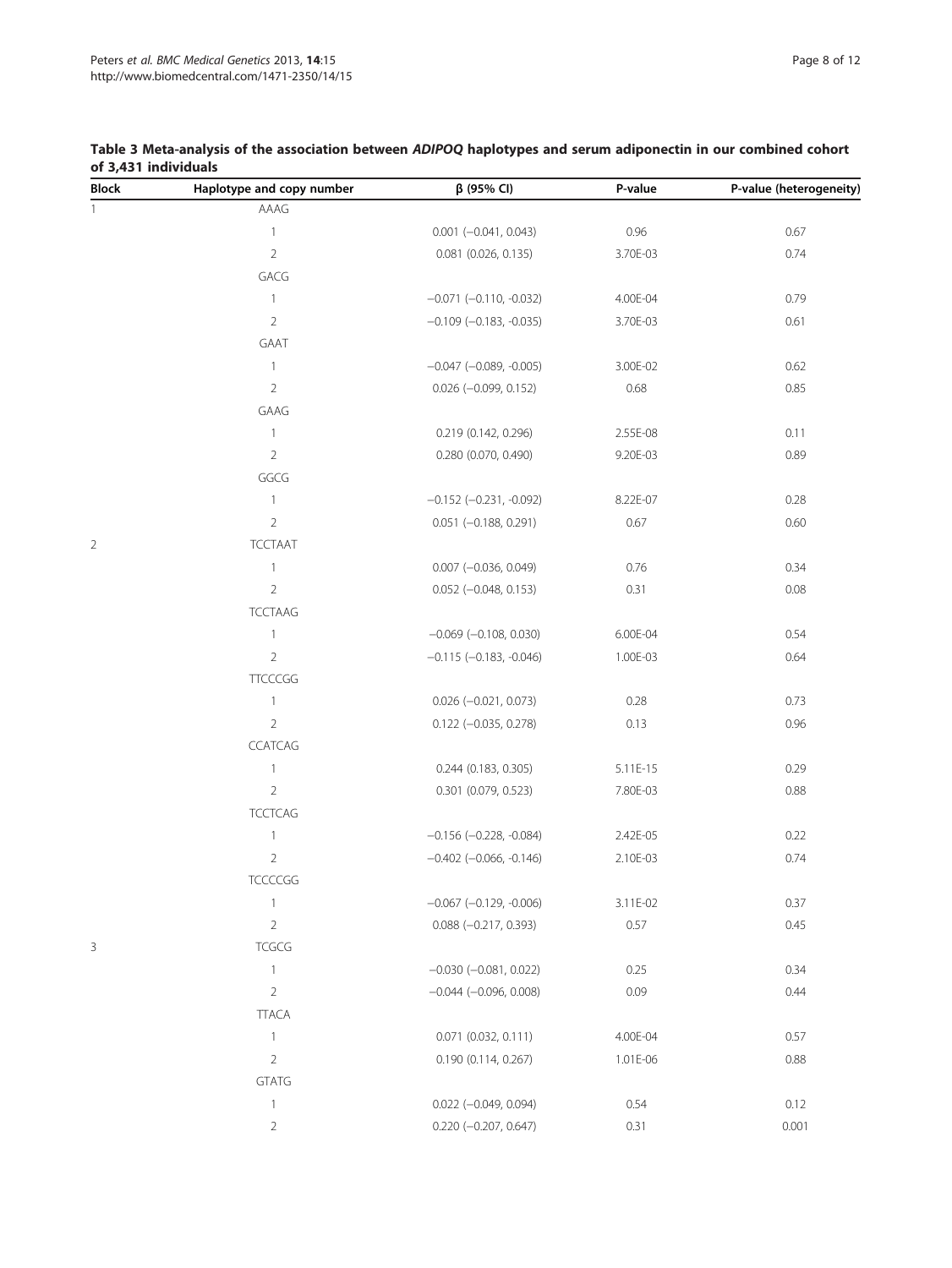| ___ |      |                                  |          |       |
|-----|------|----------------------------------|----------|-------|
|     | TGCG |                                  |          |       |
|     |      | $-0.232$ ( $-0.297$ , $-0.167$ ) | 2.87E-12 | ت ک.ل |
|     |      | $-0.186$ ( $-0.597$ , 0.225)     | 0.38     | 0.14  |

Table 3 Meta-analysis of the association between ADIPOQ haplotypes and serum adiponectin in our combined cohort of 3,431 individuals (Continued)

Block 1: rs10937273-rs12637534-rs1648707-rs864265.

Block 2: rs822387-rs860291-rs16861209-rs822391-rs822395-rs822396-rs12495941.

Block 3: rs2241766-rs3821799-rs3774261-rs1063537-rs6444175.

not show a significant association with adiponectin levels in the present study. LD data available from Heid et al. [[3](#page-10-0)] show that  $rs266729$  is correlated  $(r^2>0.60, D' > 0.80)$  with tSNPs which were significant in our study (rs6810075, rs182052 and rs1648707).

The lack of replication of the association between adiponectin levels and SNPs previously identified in GWAS is intriguing. As several rare population-specific coding variants have been reported to be strongly associated with adiponectin level [\[6,32,33](#page-11-0)] One possible explanation for the observed discrepancies may be due to synthetic associations i.e. the fact that population-specific rare variants are in partial linkage disequilibrium with common variants [\[34\]](#page-11-0).

In the present study, the significantly associated tSNPs were located across all regions of the gene, including the promoter, exonic, intronic and  $3'$ -untranslated regions. Interestingly, all of the tSNPs downstream of exon 2 were associated with an increased serum adiponectin.

We observed no association between ADIPOR1/R2 variants and serum adiponectin which is consistent with most other studies [[14,35](#page-11-0)-[37](#page-11-0)]. Recent genome-wide studies have identified variants in a third adiponectin receptor, T-cadherin, that affect circulating adiponectin [\[2,4](#page-10-0)[,38,39](#page-11-0)]. T-cadherin, encoded by CDH13, is a receptor for hexameric and high-molecular-weight adiponectin, but not for the trimeric or globular species as measured in the present study. Nevertheless, variants in CDH13 warrant further investigation.

Despite the fact that ADIPOQ variants are associated with a modest amount of variance in total serum adiponectin (<5%), interventions aimed at the encoded protein may affect secreted adiponectin to a much greater extent. Indeed, the thiazolidinediones have been shown to increase circulating adiponectin 2–2.5 fold in patients with diabetes, although the exact mechanism of action remains unknown. Other population studies have reported similar quantitatively small effects of ADIPOQ SNPs, and show that there are a large number of SNPs contributing independently to the variation [[3](#page-10-0),[7](#page-11-0),[40](#page-11-0)]. A recent large multiethnic GWAS identified ten new loci, in addition to ADIPOQ and CDH13, that affect circulating adiponectin, but the combined multi-SNP genotypic risk score only explained 5% of the variance in serum adiponectin [[31](#page-11-0)]. The high heritability estimates for adiponectin may be explained by as-yet undiscovered rare variants with strong effects, additional unknown common loci with small effects, epigenetic mechanisms, or by copy number variations (CNVs). ADIPOQ contains a high number of CNVs and the effect of these on circulating adiponectin is unknown. Complete sequencing of the ADIPOQ locus has been performed in a large population where seven SNPs were shown to influence adiponectin levels but the authors found no evidence of an association between these SNPs and T2D in a diabetic case control study [\[33](#page-11-0)].

Recently, studies have identified rare population-specific mutations that account for 17% of the variance in serum adiponectin [\[32,41\]](#page-11-0). Further analysis of gene-gene and gene-environment interactions may explain the remaining heritability.

Despite putative effects of the adiponectin receptors on tissue adiponectin activity, we found no evidence that tSNPs in ADIPOQ, or ADIPOR1/R2 were associated with either insulin resistance, or MetS. This supports the findings of two other studies [\[5](#page-10-0)[,33\]](#page-11-0). However, we did find a significant association between the allele score of the top nine SNPs and T2D in the case–control study without adjusting for adiponectin levels. Multi-SNP genotypic risk score for adiponectin-decreasing alleles has been associated with BMI, WHR, fasting insulin, HOMA-IR, 2-hour post OGTT glucose, T2D, triglycerides and HDL-cholesterol [[31](#page-11-0)]. In the current study a post-hoc analysis revealed that adjusting for adiponectin levels strengthened the association with 3 independent SNPs, rs12637534, rs16861209, rs17366568 and T2D. The strengthening of this association provides strong evidence that the genetic determinants of adiponectin levels are shared with T2D using a Mendelian randomisation approach [[13](#page-11-0)].

There have been numerous studies investigating the association of adiponectin gene and related polymorphisms with T2D. Two recent large meta-analyses showed that the G vs C allele of rs266729 might be a risk factor for T2D [\[42](#page-11-0)[,43\]](#page-12-0), while the rs17300539 A allele was shown to be a risk factor only in European Caucasians [\[43\]](#page-12-0). The latter SNP is in complete LD with rs16861209 that we have identified in our Caucasian populations.

The limitations of this study include the use of a single baseline serum adiponectin measurement which may not fully characterise long-term adiponectin exposure and effects. Nevertheless, other prospective studies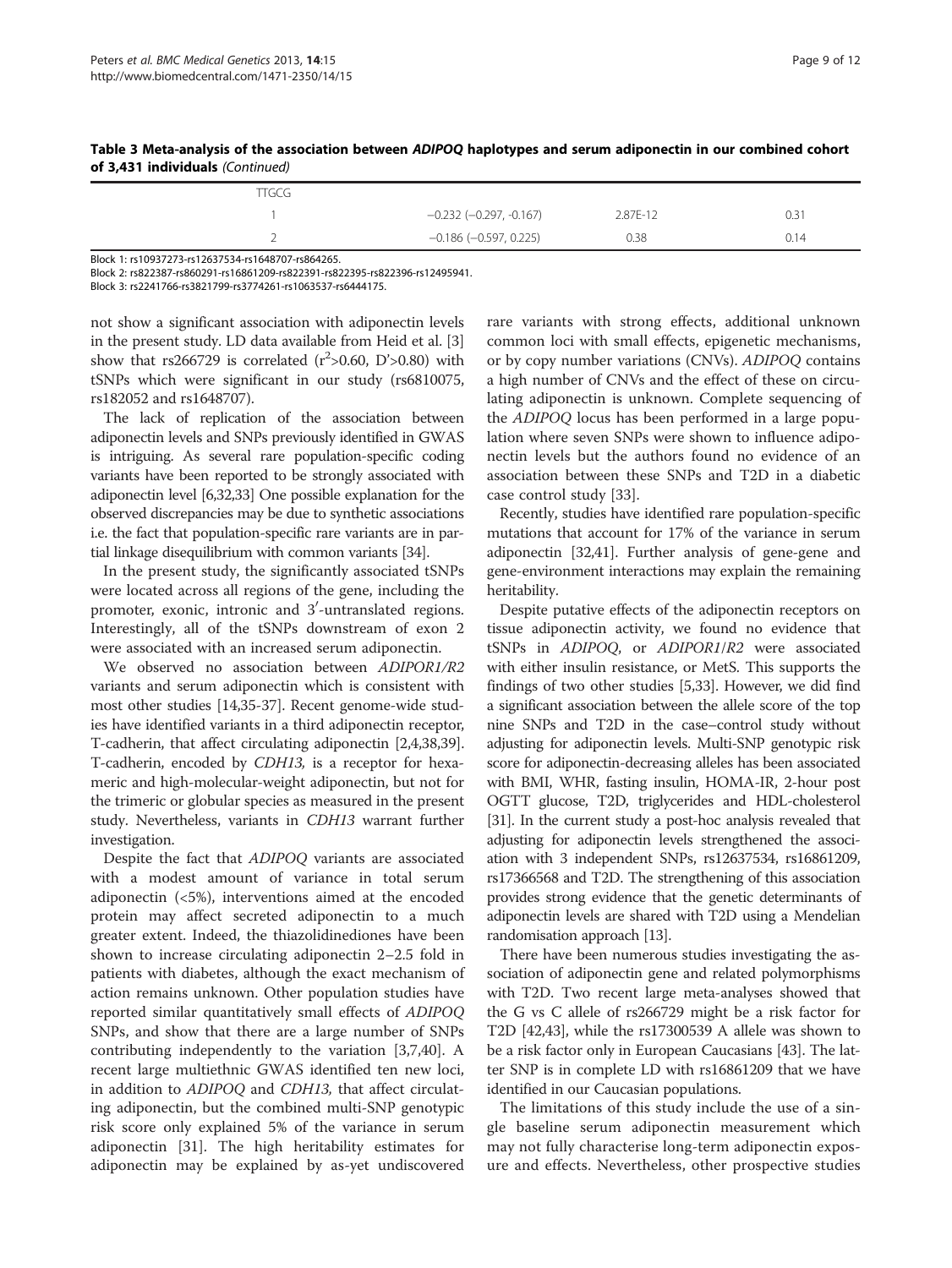<span id="page-10-0"></span>that analysed repeated serum adiponectin measurements, on average one year apart, reported high intraclass correlations above 0.71 [\[35](#page-11-0)[,44](#page-12-0)], indicating high reproducibility of serum adiponectin levels. In the present study, total serum adiponectin levels were measured, whereas recent evidence suggests that the high molecular-weight form of adiponectin, rather than the low molecular-weight forms, may be the bioactive protein [[45\]](#page-12-0).

# Conclusions

In summary, we have comprehensively analysed the genetic variants and haplotypes of ADIPOQ and its two receptor genes using a tagSNP approach in two general populations and a diabetic cohort, in total comprising 3,322 well phenotyped subjects. We found that age, gender and BMI accounted for approximately one-third of the variation in serum adiponectin in the general population cohorts and just over one-fifth in a diabetic population. Variants in the ADIPOQ gene accounted for <5% of the variation in serum adiponectin and genetic variants in ADIPOQ and its receptors does not appear to contribute to the risk of insulin resistance or metabolic syndrome. However, a multi-SNP genotypic risk score for ADIPOQ did associate with T2D independent of adiponectin levels. The factors that underlie the majority of the variation in serum adiponectin remain unknown, but given the potential beneficial effects of this adipokine, merit further study.

# Additional files

[Additional file 1:](http://www.biomedcentral.com/content/supplementary/1471-2350-14-15-S1.xls) Details of the SNPs genotyped in this study. The location and minor allele frequency (from HapMap) of each tSNP are given, together with the allele frequency and genotype distribution in each cohort.

[Additional file 2:](http://www.biomedcentral.com/content/supplementary/1471-2350-14-15-S2.xls) Association of ADIPOQ SNPs with serum adiponectin for each cohort. The marginal geometric mean values of adiponectin according to genotype at significant tSNPs are shown by individual cohort. Data are estimated marginal mean (MM) serum adiponectin mg/L (95% CI) after adjusting for age, gender and BMI. Pvalues were taken from the likelihood ratio test: model without genetic covariates vs model with genetic covariates. Q-values were calculated in each cohort using all 21 ADIPOQ tSNPs. \*, +, \t represents tSNPs that are in LD in our study.

[Additional file 3:](http://www.biomedcentral.com/content/supplementary/1471-2350-14-15-S3.xls) Details of the additional SNPs captured by our tagSNP approach. Haploview was used to determine additional SNPs that were captured by the tSNPs genotyped in the present study (r 2 ≥0.80, MAF>0.01). This analysis was not applicable to tSNPs rs860291, rs822395 and rs2241766 as they are not listed in HapMap. \* tSNP associated with serum adiponectin in our cohort.

#### Abbreviations

MetS: Metabolic syndrome; T2D: Type 2 diabetes; GWAS: Genome-wide association study; SNP: Single nucleotide polymorphism; tSNP: Tag single nucleotide polymorphism; BHS: Busselton Population Health Survey; CUDAS: Carotid Ultrasound Disease Assessment Study; FDS: Fremantle Diabetes Study; IR: Insulin resistance; lnHOMA-IR: Homeostatic model of assessment; BMI: Body mass index; NCEP: National Cholesterol Education Program; HWE: Hardy-Weinberg equilibrium; LD: Linkage disequilibrium.

#### Competing interests

The authors declare that they have no competing interests.

#### Authors' contributions

KEP drafted the manuscript and assisted in the collection, analysis, and interpretation of the data. GC, NMW, and SW carried out the analysis and interpretation of the data. JB and JH coordinated the data collection and interpretation of results. WD was responsible for the FDS data collection and validation. TD is the principal investigator of the FDS. All authors participated in the study design and coordination. All authors read and contributed to the final version of the manuscript.

#### Acknowledgements

Steven Wiltshire died prior to the publication of this paper. The co-authors would like to gratefully acknowledge his invaluable contribution to the inception and design of this study and to the analysis of results. The authors thank the Busselton Population Medical Research Foundation for access to the Busselton Health Survey data and the Busselton community for their long-standing cooperation and support for the Busselton Health Study. Special thanks also to the participants of Carotid Ultrasound Disease Assessment Study and Fremantle Diabetes Study, as well as the staff involved in the original data collection for each of these cohorts. We also thank the staff at the Western Australian DNA Bank for storage and preparation of the DNA used in the study. The current study was funded by a National Health and Medical Research Council Project Grant (NHMRC 513778). The Carotid Ultrasound Disease Assessment Study was supported by a grant-in-aid from the National Heart Foundation (GP97P 5002). The Fremantle Diabetes Study was supported by the Raine Foundation, University of Western Australia. TMED is supported by an NHMRC Practitioner Fellowship.

#### Author details

<sup>1</sup>School of Medicine and Pharmacology, Fremantle Hospital Unit, The University of Western Australia, Nedlands, Western Australia, Australia. <sup>2</sup>Department of Diagnostic Molecular Genomics, PathWest, Queen Elizabeth II Medical Centre, Nedlands, Nedlands, Western Australia, Australia. <sup>3</sup>School of Pathology and Laboratory Medicine, The University of Western Australia, Nedlands, Western Australia, Australia. <sup>4</sup>Centre for Genetic Origins of Health and Disease, University of Western, Nedlands, Western Australia, Australia. 5 School of Women's and Infants' Health, University of Western Australia, Nedlands, Western Australia, Australia. <sup>6</sup>Centre for Medical Research, Western Australian Institute for Medical Research, The University of Western Australia, Nedlands, Australia. <sup>7</sup> School of Population Health, The University of Western Australia, Nedlands, Western Australia, Australia. <sup>8</sup>School of Medicine and Pharmacology, Sir Charles Gairdner Hospital Unit, University of Western Australia, Nedlands, Western Australia, Australia. <sup>9</sup>Genetic Epidemiology and Biostatistics Platform, Ontario institute for Cancer Research, Toronto, Canada.

#### Received: 12 October 2012 Accepted: 17 January 2013 Published: 25 January 2013

#### References

- Kadowaki T, Yamauchi T, Kubota N, Hara K, Ueki K, Tobe K: Adiponectin and adiponectin receptors in insulin resistance, diabetes, and the metabolic syndrome. J Clin Invest 2006, 116(7):1784-1792.
- 2. Jee SH, Sull JW, Lee JE, Shin C, Park J, Kimm H, Cho EY, Shin ES, Yun JE, Park JW, et al: Adiponectin concentrations: a genome-wide association study. Am J Hum Genet 2010, 87(4):545–552.
- 3. Heid IM, Henneman P, Hicks A, Coassin S, Winkler T, Aulchenko YS, Fuchsberger C, Song K, Hivert M-F, Waterworth DM, et al: Clear detection of ADIPOQ locus as the major gene for plasma adiponectin: Results of genome-wide association analyses including 4659 European individuals. Atherosclerosis 2010, 208(2):412–420.
- 4. Ling H, Waterworth DM, Stirnadel HA, Pollin TI, Barter PJ, Kesaniemi YA, Mahley RW, McPherson R, Waeber G, Bersot TP, et al: Genome-wide linkage and association analyses to identify genes influencing adiponectin levels: the GEMS Study. Obesity (Silver Spring) 2009, 17(4):737–744.
- 5. Richards JB, Waterworth D, O'Rahilly S, Hivert M-F, Loos RJF, Perry JRB, Tanaka T, Timpson NJ, Semple RK, Soranzo N, et al: A genome-wide association study reveals variants in ARL15 that influence adiponectin levels. PLoS Genet 2009, 5(12):e1000768.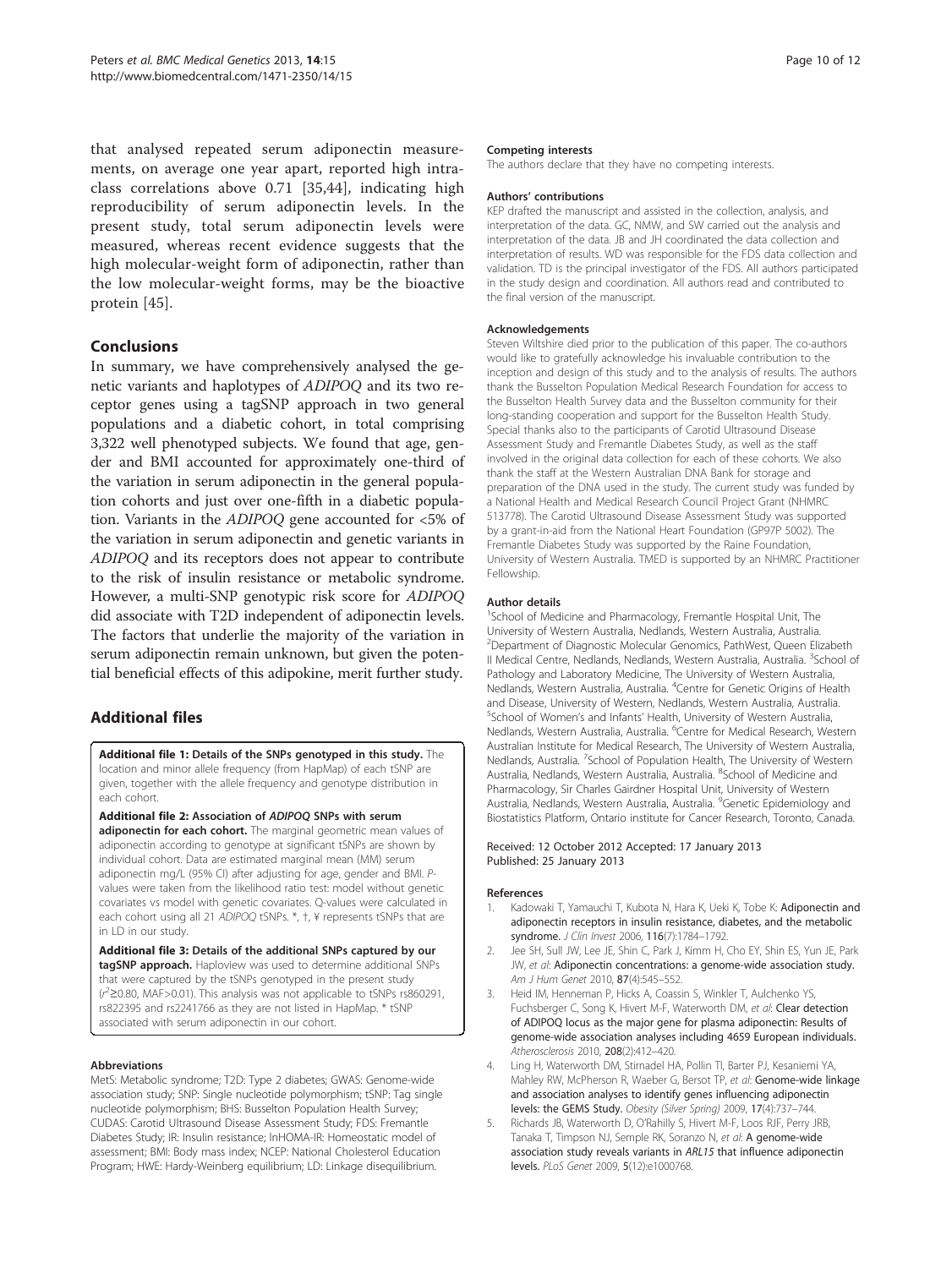- <span id="page-11-0"></span>Vasseur F, Helbecque N, Dina C, Lobbens S, Delannoy V, Gaget S, Boutin P, Vaxillaire M, Lepretre F, Dupont S, et al: Single-nucleotide polymorphism haplotypes in the both proximal promoter and exon 3 of the APM1 gene modulate adipocyte-secreted adiponectin hormone levels and contribute to the genetic risk for type 2 diabetes in French Caucasians. Hum Mol Genet 2002, 11(21):2607–2614.
- 7. Heid IM, Wagner SA, Gohlke H, Iglseder B, Mueller JC, Cip P, Ladurner G, Reiter R, Stadlmayr A, Mackevics V, et al: Genetic architecture of the APM1 gene and its influence on adiponectin plasma levels and parameters of the metabolic syndrome in 1,727 healthy Caucasians. Diabetes 2006, 55(2):375–384.
- 8. Hivert M-F, Manning AK, McAteer JB, Florez JC, Dupuis J, Fox CS, O'Donnell CJ, Cupples LA, Meigs JB: Common variants in the adiponectin gene (ADIPOQ) associated with plasma adiponectin levels, type 2 diabetes, and diabetes-related quantitative traits. Diabetes 2008, 57(12):3353–3359.
- Menzaghi C, Trischitta V, Doria A: Genetic influences of adiponectin on insulin resistance, type 2 diabetes, and cardiovascular disease. Diabetes 2007, 56(5):1198–1209.
- 10. Henneman P, Aulchenko YS, Frants RR, Zorkoltseva IV, Zillikens MC, Frolich M, Oostra BA, van Dijk KW, van Duijn CM: Genetic architecture of plasma adiponectin overlaps with the genetics of metabolic syndrome-related traits. Diabetes Care 2010, 33(4):908–913.
- 11. Vasseur F, Meyre D, Froguel P: Adiponectin, type 2 diabetes and the metabolic syndrome: lessons from human genetic studies. Expert Rev Mol Med 2006, 8(27):1–12.
- 12. Mackevics V, Heid IM, Wagner SA, Cip P, Doppelmayr H, Lejnieks A, Gohlke H, Ladurner G, Illig T, Iglseder B, et al: The adiponectin gene is associated with adiponectin levels but not with characteristics of the insulin resistance syndrome in healthy Caucasians. Eur J Hum Genet 2006, 14(3):349-356.
- 13. Smith GD, Ebrahim S: 'Mendelian randomization': can genetic epidemiology contribute to understanding environmental determinants of disease? Int J Epidemiol 2003, 32(1):1–22.
- 14. Stefan N, Machicao F, Staiger H, Machann J, Schick F, Tschritter O, Spieth C, Weigert C, Fritsche A, Stumvoll M, et al: Polymorphisms in the gene encoding adiponectin receptor 1 are associated with insulin resistance and high liver fat. Diabetologia 2005, 48(11):2282–2291.
- 15. Crimmins NA, Martin LJ: Polymorphisms in adiponectin receptor genes ADIPOR1 and ADIPOR2 and insulin resistance. Obes Rev 2007, 8(5):419–423.
- 16. Kim JT, Kim Y, Cho YM, Koo BK, Lee EK, Shin HD, Jang HC, Choi JW, Oh B, Park KS: Polymorphisms of ADIPOR1 and ADIPOR2 are associated with phenotypes of type 2 diabetes in Koreans. Clin Endocrinol (Oxf) 2009, 70(1):66-74.
- 17. Hara K, Horikoshi M, Kitazato H, Yamauchi T, Ito C, Noda M, Ohashi J, Froguel P, Tokunaga K, Nagai R, et al: Absence of an association between the polymorphisms in the genes encoding adiponectin receptors and type 2 diabetes. Diabetologia 2005, 48(7):1307–1314.
- 18. Collins SC, Luan J, Thompson AJ, Daly A, Semple RK, O'Rahilly S, Wareham NJ, Barroso I: Adiponectin receptor genes: mutation screening in syndromes of insulin resistance and association studies for type 2 diabetes and metabolic traits in UK populations. Diabetologia 2007, 50(3):555–562.
- 19. Knuiman MW, Hung J, Divitini ML, Davis TM, Beilby JP: Utility of the metabolic syndrome and its components in the prediction of incident cardiovascular disease: a prospective cohort study. Eur J Cardiovasc Prev Rehabil 2009, 16(2):235–241.
- 20. Hung J, McQuillan BM, Thompson PL, Beilby JP: Circulating adiponectin levels associate with inflammatory markers, insulin resistance and metabolic syndrome independent of obesity. Int J Obes 2008, 32(5):772–779.
- 21. Davis TM, Bruce DG, Davis WA: Cohort profile: the Fremantle diabetes study. Int J Epidemiol 2012, doi[:10.1093/ije/dys065](http://dx.doi.org/10.1093/ije/dys065).
- 22. Knuiman MW, Jamrozik K, Welborn TA, Bulsara MK, Divitini ML, Whittall DE: Age and secular trends in risk factors for cardiovascular disease in Busselton. Aust J Public Health 1995, 19(4):375–382.
- 23. Levy JC, Matthews DR, Hermans MP: Correct homeostasis model assessment (HOMA) evaluation uses the computer program. Diabetes Care 1998, 21(12):2191–2192.
- 24. Grundy SM, Cleeman JI, Daniels SR, Donato KA, Eckel RH, Franklin BA, Gordon DJ, Krauss RM, Savage PJ, Smith SC Jr, et al: Diagnosis and management of the metabolic syndrome: an american heart association/national heart, lung, and blood institute scientific statement: executive summary. Crit Pathw Cardiol 2005, 4(4):198–203.
- 
- 25. Carter KW, McCaskie PA, Palmer LJ: SimHap GUI: an intuitive graphical user interface for genetic association analysis. BMC Bioinforma 2008, 9:557
- 26. Benjamini Y, Hochberg Y: Controlling the false discovery rate: a practical and powerful approach to multiple testing. J R Stat Soc B 1995, 85:289–300.
- 27. Barrett JC, Fry B, Maller J, Daly MJ: Haploview: analysis and visualization of LD and haplotype maps. Bioinformatics 2005, 21(2):263-265.
- 28. Gauderman WJ: Sample size requirements for association studies of gene-gene interaction. Am J Epidemiol 2002, 155(5):478–484.
- 29. Siitonen N, Pulkkinen L, Lindstrom J, Kolehmainen M, Eriksson JG, Venojarvi M, Ilanne-Parikka P, Keinanen-Kiukaanniemi S, Tuomilehto J, Uusitupa M: Association of ADIPOQ gene variants with body weight, type 2 diabetes and serum adiponectin concentrations: the Finnish Diabetes Prevention Study. BMC Med Genet 2011, 12:5.
- 30. Mather KJ, Christophi CA, Jablonski KA, Knowler WC, Goldberg RB, Kahn SE, Spector T, Dastani Z, Waterworth D, Richards JB, et al: Common variants in genes encoding adiponectin (ADIPOQ) and its receptors (ADIPOR1/2), adiponectin concentrations, and diabetes incidence in the Diabetes Prevention Program. Diabet Med 2012, 29(12):1579–1588.
- 31. Dastani Z, Hivert MF, Timpson N, Perry JR, Yuan X, Scott RA, Henneman P, Heid IM, Kizer JR, Lyytikainen LP, et al: Novel loci for adiponectin levels and their influence on type 2 diabetes and metabolic traits: a multiethnic meta-analysis of 45,891 individuals. PLoS Genet 2012, 8(3):e1002607.
- 32. Croteau-Chonka DC, Wu Y, Li Y, Fogarty MP, Lange LA, Kuzawa CW, McDade TW, Borja JB, Luo J, AbdelBaky O, et al: Population-specific coding variant underlies genome-wide association with adiponectin level. Hum Mol Genet 2012, 21(2):463–471.
- 33. Warren LL, Li L, Nelson MR, Ehm MG, Shen J, Fraser DJ, Aponte JL, Nangle KL, Slater AJ, Woollard PM, et al: Deep resequencing unveils genetic architecture of ADIPOQ and identifies a novel low-frequency variant strongly associated with adiponectin variation. Diabetes 2012, 61(5):1297–1301.
- 34. Dickson SP, Wang K, Krantz I, Hakonarson H, Goldstein DB: Rare variants create synthetic genome-wide associations. PLoS Biol 2010, 8(1):e1000294.
- 35. Dhillon PK, Penney KL, Schumacher F, Rider JR, Sesso HD, Pollak M, Fiorentino M, Finn S, Loda M, Rifai N, et al: Common polymorphisms in the adiponectin and its receptor genes, adiponectin levels and the risk of prostate cancer. Cancer Epidemiol Biomarkers Prev 2011, 20(12):2618–2627.
- 36. Cohen SS, Gammon MD, North KE, Millikan RC, Lange EM, Williams SM, Zheng W, Cai Q, Long J, Smith JR, et al: ADIPOQ, ADIPOR1, and ADIPOR2 polymorphisms in relation to serum adiponectin levels and BMI in black and white women. Obesity (Silver Spring) 2011, 19(10):2053-2062
- 37. Halvatsiotis I, Tsiotra PC, Ikonomidis I, Kollias A, Mitrou P, Maratou E, Boutati E, Lekakis J, Dimitriadis G, Economopoulos T, et al: Genetic variation in the adiponectin receptor 2 (ADIPOR2) gene is associated with coronary artery disease and increased ADIPOR2 expression in peripheral monocytes. Cardiovasc Diabetol 2010, 9:10.
- 38. Chung CM, Lin TH, Chen JW, Leu HB, Yang HC, Ho HY, Ting CT, Sheu SH, Tsai WC, Chen JH, et al: A genome-wide association study reveals a quantitative trait locus of adiponectin on CDH13 that predicts cardiometabolic outcomes. Diabetes 2011, 60(9):2417–2423.
- 39. Morisaki H, Yamanaka I, Iwai N, Miyamoto Y, Kokubo Y, Okamura T, Okayama A, Morisaki T: CDH13 gene coding T-cadherin influences variations in plasma adiponectin levels in the Japanese population. Hum Mutat 2012, 33(2):402–410.
- 40. Wu Y, Li Y, Lange EM, Croteau-Chonka DC, Kuzawa CW, McDade TW, Qin L, Curocichin G, Borja JB, Lange LA, et al: Genome-wide association study for adiponectin levels in Filipino women identifies CDH13 and a novel uncommon haplotype at KNG1-ADIPOQ. Hum Mol Genet 2010, 19(24):4955–4964.
- 41. Bowden DW, An SS, Palmer ND, Brown WM, Norris JM, Haffner SM, Hawkins GA, Guo X, Rotter JJ, Chen YD, et al: **Molecular basis of a linkage peak:** exome sequencing and family-based analysis identify a rare genetic variant in the ADIPOQ gene in the IRAS Family Study. Hum Mol Genet 2010, 19(20):4112–4120.
- 42. Han LY, Wu QH, Jiao ML, Hao YH, Liang LB, Gao LJ, Legge DG, Quan H, Zhao MM, Ning N, et al: Associations between single-nucleotide polymorphisms (+45 T>G, +276 G>T, -11377C>G, -11391 G>A) of adiponectin gene and type 2 diabetes mellitus: a systematic review and meta-analysis. Diabetologia 2011, 54(9):2303–2314.